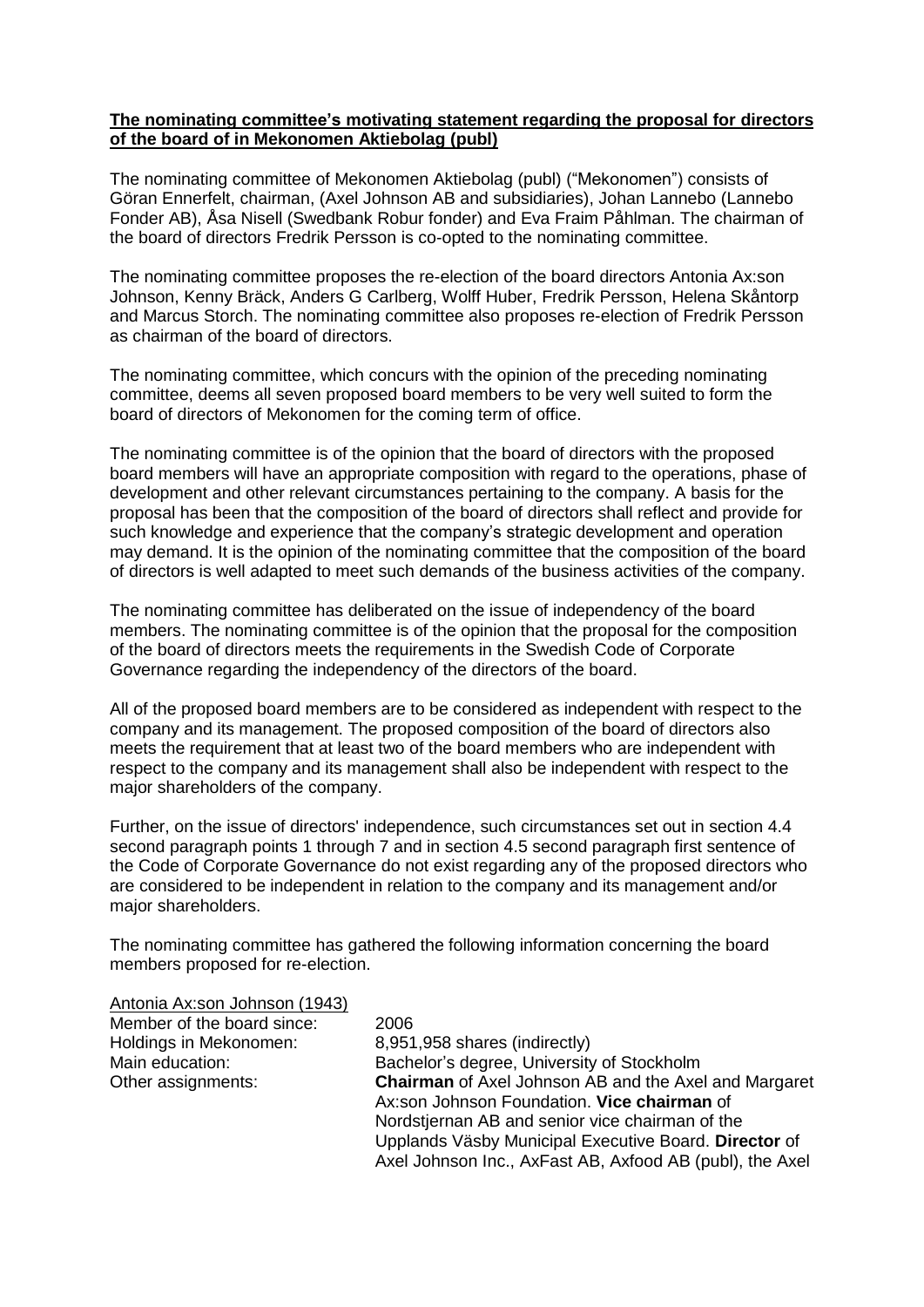and Margaret Ax:son Johnson Foundation for Public Service and NCC AB (publ).

Antonia Ax:son Johnson is independent in relation to the company and company management, but not independent in relation to major shareholders of the company.

| Kenny Bräck (1966)         |                                                         |
|----------------------------|---------------------------------------------------------|
| Member of the board since: | 2007                                                    |
| Holdings in Mekonomen:     | 1,000 shares                                            |
| Main education:            | High/Upper secondary school education                   |
| Other assignments:         | Self-employed and previously a professional race driver |

Kenny Bräck is independent with respect to the company, company management and major shareholders of the company.

| Anders G Carlberg (1943)   |                                                        |
|----------------------------|--------------------------------------------------------|
| Member of the board since: | 2006                                                   |
| Holdings in Mekonomen:     | None                                                   |
| Main education:            | MBA, University of Lund                                |
| Other assignments:         | Chairman of Herenco AB and Höganäs AB. Director of     |
|                            | AxFast AB, Axel Johnson Inc., Beijer Alma AB, Sapa AB, |
|                            | Svenskt Stål AB (SSAB), Sweco AB and Säki AB.          |

Anders G Carlberg is independent with respect to the company and company management, but not independent with respect to major shareholders of the company.

| Wolff Huber (1942)         |                                                   |
|----------------------------|---------------------------------------------------|
| Member of the board since: | 2006                                              |
| Holdings in Mekonomen:     | <b>None</b>                                       |
| Other assignments:         | Former managing director of Bil Sweden, Volvo Car |
|                            | Europe and IBM Svenska AB                         |

Wolff Huber is independent with respect to the company, company management and major shareholders of the company.

| Fredrik Persson (1968)     |                                                                                                                                                                                                                                                                                                                         |
|----------------------------|-------------------------------------------------------------------------------------------------------------------------------------------------------------------------------------------------------------------------------------------------------------------------------------------------------------------------|
| Member of the board since: | 2006                                                                                                                                                                                                                                                                                                                    |
| Holdings in Mekonomen:     | 1,000 shares                                                                                                                                                                                                                                                                                                            |
| Main education:            | MBA, Stockholm School of Economics and studies at<br>Wharton School, USA.                                                                                                                                                                                                                                               |
| Other assignments:         | <b>Chairman</b> of Axfood AB (publ), Axstores AB, Servera<br>R&S AB and SvenskBevakningsTjänst AB. Vice<br>chairman of Svensk Handel. Director of AxFast AB, Axel<br>Johnson International AB, Lancelot Holding AB, Novax<br>AB, Svenska Handelsbanken Region Stockholm and the<br>Confederation of Swedish Enterprise. |

Fredrik Persson is independent in relation to the company and company management, but not independent in relation to major shareholders of the company.